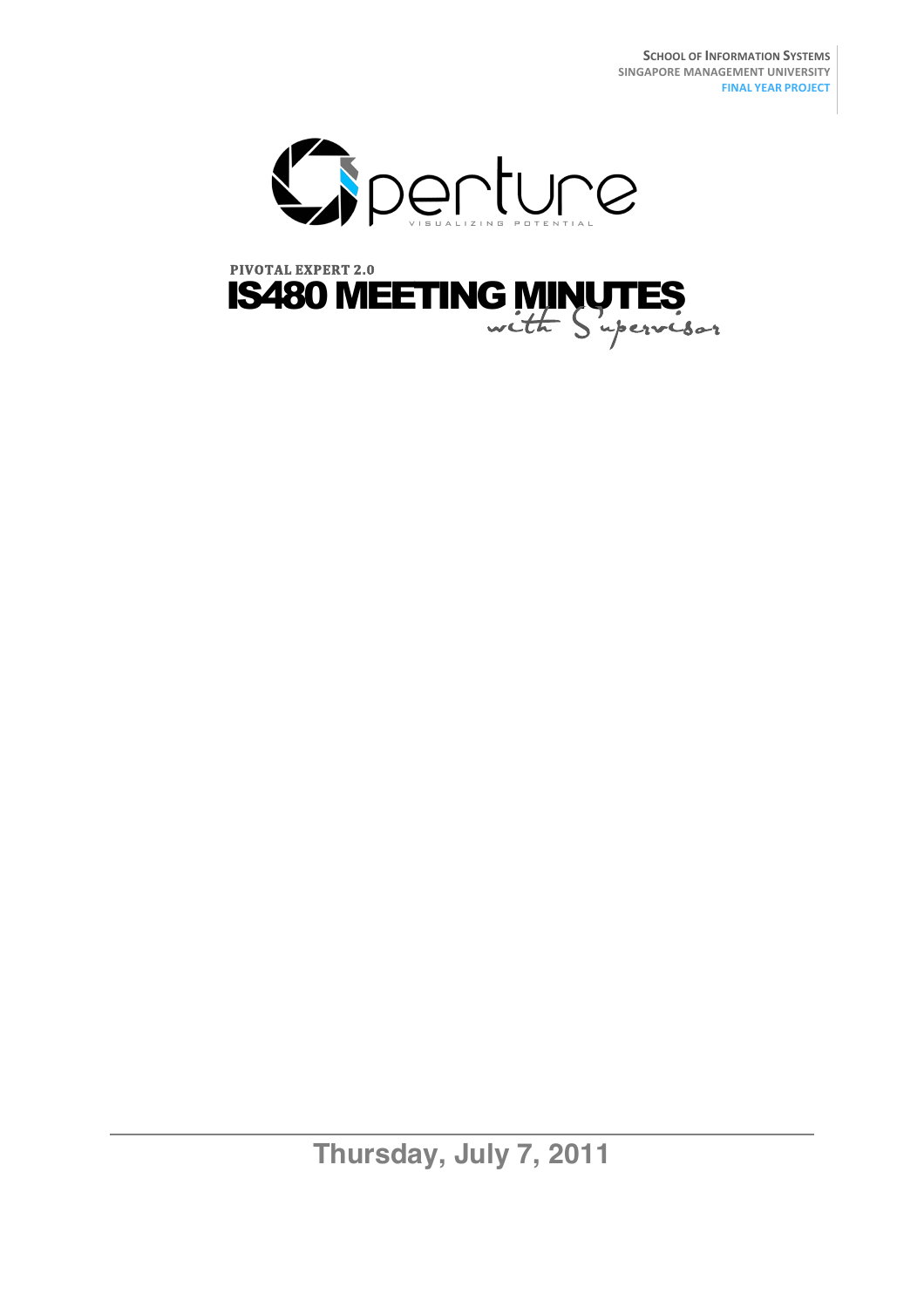

## **1 MEETING OVERVIEW**

#### **1.1. ADMINISTRATIVE**

| Date Issued        | 2 July 2011 |
|--------------------|-------------|
| <b>Recorded By</b> | Kenneth Kok |
| <b>Vetted By</b>   | Mark Chen   |

### **1.2. MEETING LOGISTICS**

| <b>Meeting Date</b>     | 2 July 2011                                          |  |
|-------------------------|------------------------------------------------------|--|
| <b>Meeting Time</b>     | $8:00 \text{ pm}$                                    |  |
| <b>Meeting Location</b> | SIS Level 5 Meeting Room                             |  |
| Attendee(s)             | Kenneth, Mark, Raymond, Daniel, Robert, Chris Boesch |  |
| Absentee(s)             | <b>None</b>                                          |  |

#### 1.3. **MEETING AGENDA**

- 1. Update Chris on progress
- 2. Pivotal Tracker
- 3. Paper prototype
- 4. Bimonthly forecasts

### 1.4. **RELATED FILES**

Nil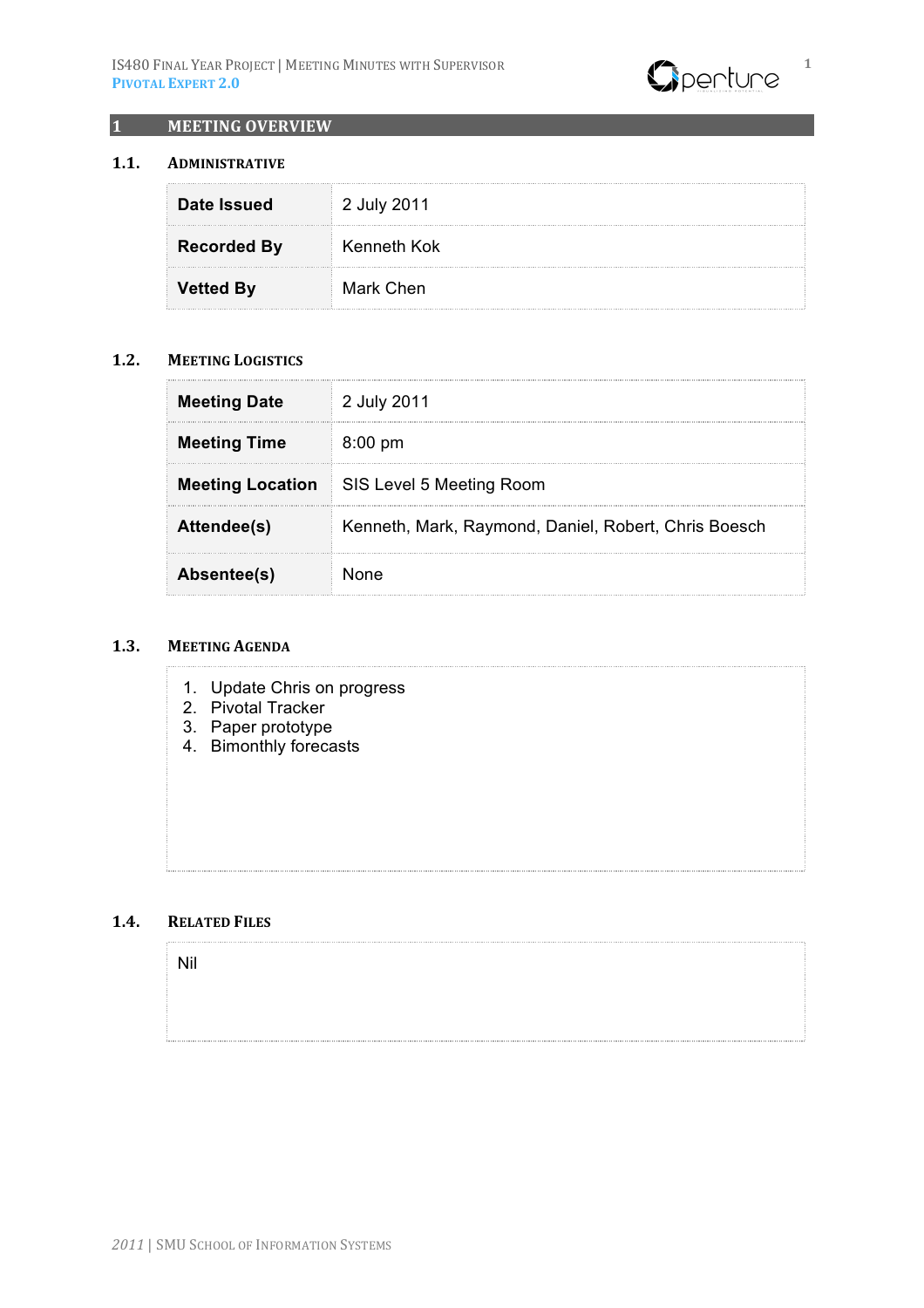

# **2 MEETING(MINUTES**

| S/N | <b>Point Discussed</b>      | <b>Details</b>                                                                                                                                                                                                                                                                                                                                                                                                                                                                                                                                                                                                                                                                                                 | <b>Action By</b> | <b>Due Date</b> |
|-----|-----------------------------|----------------------------------------------------------------------------------------------------------------------------------------------------------------------------------------------------------------------------------------------------------------------------------------------------------------------------------------------------------------------------------------------------------------------------------------------------------------------------------------------------------------------------------------------------------------------------------------------------------------------------------------------------------------------------------------------------------------|------------------|-----------------|
| 1   | <b>Update Chris</b>         | - Kenneth has ran some Selenium tests to check which<br>functions are not working<br>- Selenium must be able to click one button and run<br>ALL the tests without fail. And then again.<br>This can be done by bypassing the Janrain using a<br>developer page to log in and refreshing the database<br>whenever the test is run. This must not be on the<br>production server.<br>- Daniel has gone through the codes<br>- Robert has done up the design for our FYP wiki<br>- Fixed the role of PM and secretary<br>- Dropbox has been approved as one of our<br>collaboration tools for pure admin documents (NOT<br>codes)<br>- Paper prototype<br>- We have loaded most of our tasks into Pivotal Tracker | All              |                 |
| 2   | <b>Bimonthly forecasts</b>  | - research on PayPal<br>- extend code coverage<br>- remove redundant files and folders<br>- fill up the wiki with all the required documents, such<br>as metrics                                                                                                                                                                                                                                                                                                                                                                                                                                                                                                                                               | Mark             |                 |
| 3   | Paypal                      | - Chris wants to know when is the first date we can start<br>using paypal on the site and get projects moving?<br>- this is important as it determines when we can "go<br>live"                                                                                                                                                                                                                                                                                                                                                                                                                                                                                                                                | Chris            |                 |
| 4   | Features towards completion | - Chris wants to know how many % of the features are<br>working in relation to the end product?                                                                                                                                                                                                                                                                                                                                                                                                                                                                                                                                                                                                                | Chris            |                 |